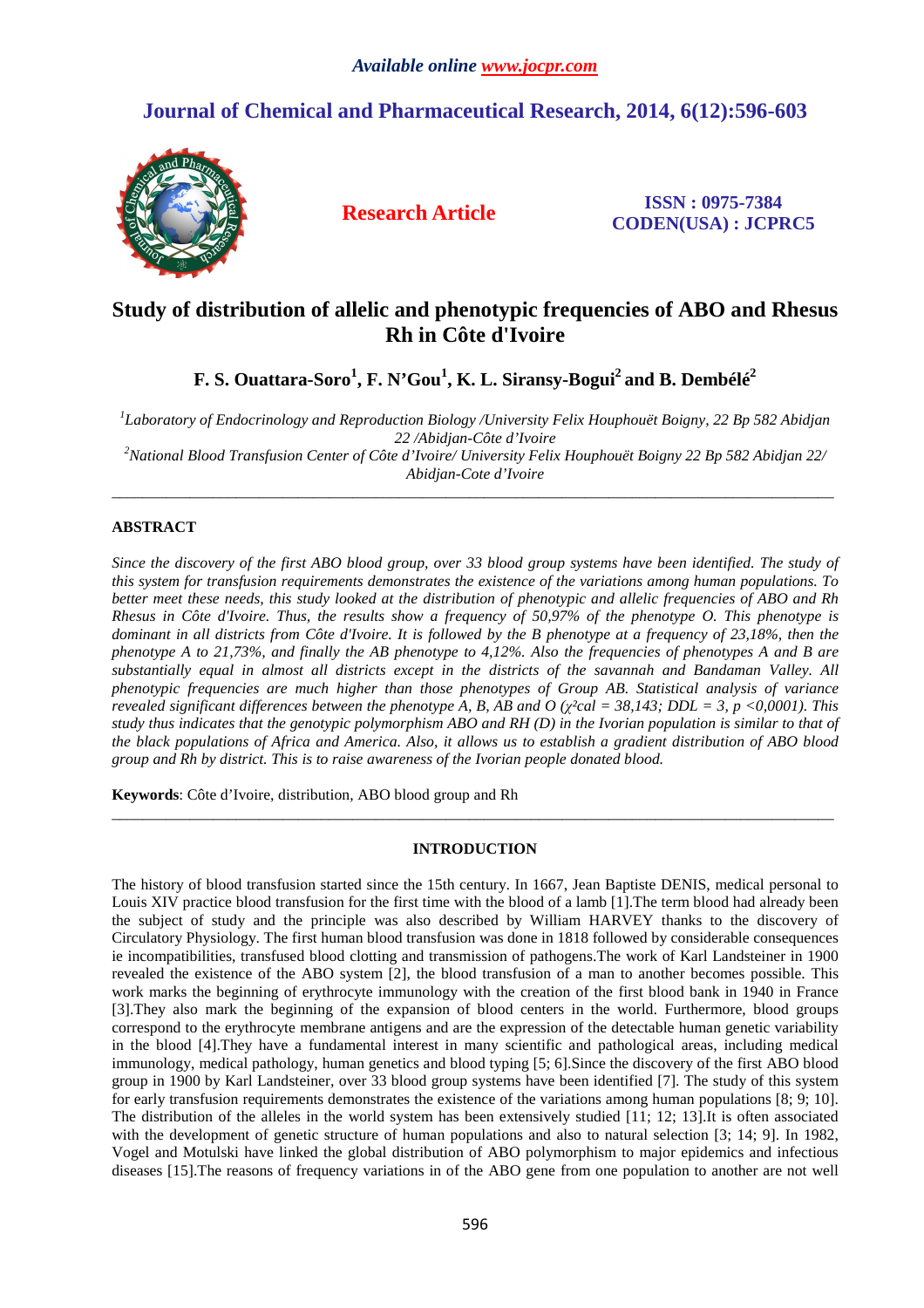known [13; 16]. However, most of these blood factors are not indifferent to the living environment and exert a selective value [17].In Asians, a relatively high frequency of allele B is the result of a double selective action of two diseases; the plague for theO allele and smallpox for the A allele [18; 10].Thus, according to some studies, blood type O are favorable to disease caused by bacterial strains of Escherichia coli such as cholera and infant diarrhea [19; 20]. As tuberculosis, gastric and duodenal ulcer are frequently found in people of group A [21; 22; 23].Moreover, inCôte d'Ivoire, studies including the distribution of blood groups were performed [24] and they indicate that the AB phenotype was rare in this country.The aim of our study is to map blood group ABO and Rh systems in Côte d'Ivoire. To do so, we will determine the phenotypic frequencies of ABO and Rh and allele frequencies of these systems in Côte d'Ivoire.

*\_\_\_\_\_\_\_\_\_\_\_\_\_\_\_\_\_\_\_\_\_\_\_\_\_\_\_\_\_\_\_\_\_\_\_\_\_\_\_\_\_\_\_\_\_\_\_\_\_\_\_\_\_\_\_\_\_\_\_\_\_\_\_\_\_\_\_\_\_\_\_\_\_\_\_\_\_\_*

#### **EXPERIMENTAL SECTION**

This study was conducted from June 2013 to June 2014 at the National Blood Transfusion Center (CNTS) in Abidjan. It aims to map blood group ABO and Rh systems in Côte d'Ivoire.

#### \*Study circles

The laboratory of the National Blood Transfusion Centre of Abidjan generates about 84% of qualification tests of donations collected in Côte d'Ivoire [24]. Attendance at this center for blood donors has increased dramatically in recent years with an average of 98.000 donations per year [25].The CNTS general activity is summarized in two main objectives namely the production and distribution of blood products. In addition, the laboratory of the National Blood Transfusion Centre of Abidjan also ensures the quality and reliability of blood products available to the population.This experimental study was conducted over a period of 12 months, from June 2013 to June 2014. This is a retrospective study on the description of phenotypic and genotypic frequencies of 39.019 blood donors in Abidjan'sCNTS and in the fixed collection centers of blood transfusions in Côte d'Ivoire.Regarding the inclusion criteria for this study, the donor should be aged between 18 and 60, to fast and have a weight of over 45 Kg. Women in pregnancy and breastfeeding women were excluded.

#### \*Technical equipment

The technical equipment used includes the collection hardware, metering devices and reagents.In a conditioned room, blood samples were taken by venipuncture using needles. The blood sample is collected in hemolysis tubes of 5 ml containing EDTA as anticoagulant.

Racks are used to classify blood samples based on the bar code assigned to the donor. Microplates and grouping plates used as support for determining blood groups were agitated with the agitator Kline IQM.The centrifuge GRIFOLIS gel card is used to centrifuge the blood samples. A centrifuge BR4i Multifunction was used to separate plasma from blood elements. The incubator GRIFOLIS gel card is used for the various incubationsA computer connected to a bar code reader captures the results after the blood typing of donors. In addition, the reagents used were provided by the laboratory DIAGAST.These reagents are among others, the test red blood cells A and B, serum tests namely the anti-A, anti-B, anti-AB and anti-D antisera. These reagents are also versatile anti globulin, neutral gel card and 0,9% physiological saline.

#### \*Methodology

For the ABO-Rh typing, blood samples were centrifuged at 3000 rpm / min during 3 min to obtain plasma.Grouping the plate is then placed vertically on the pallet, and one drop of each antiserum A, anti B, and anti AB anti D is horizontally placed in the first four wells of the plate in order to highlight the system antigens OBA the surface of red blood cells by the globular technique Beth Vincent. On the same plate, two drops of the same plasma sample to be tested are filed in the last two wells for the highlight of ABO antibodies content in the plasma from the plasma technique Simonin-Michon. The grouping of plate thus prepared is stirred with the stirrer to Kline homogenization for 3min. Reading the results are at the end of 3 minutes. In the presence of agglutination, the result is positive and in the absence of agglutination, the result is negative. On research the low D or  $"D^{\text{u}}$ ", the red blood cells to be tested undergo three washes with saline. These red blood cells were suspended by adding 400 µl of physiological saline at 50 µl of original blood. Two anti-D serum drops are added to each well of the gel card.50 µl of the erythrocyte mixture and saline are then removed and placed in a well of the gel card containing the antiserum D. The mixture is then incubated at 37 ° C for 15 min. At the end of the incubation, a drop of anti-globulin is placed in each well and the resulting mixture is centrifuged for 10 minutes at 990 revolutions / min. The reading of the results is done by observation.In the presence of a ring at the surface of the gel, the result is positive when the result is negative, a deposit is observed at the well bottom.Determination of phenotypic frequencies. Phenotypic frequencies of ABO and Rh were calculated using the following formula:

 $F =$  Number of individuals possessing a specific antigenic character/Number Total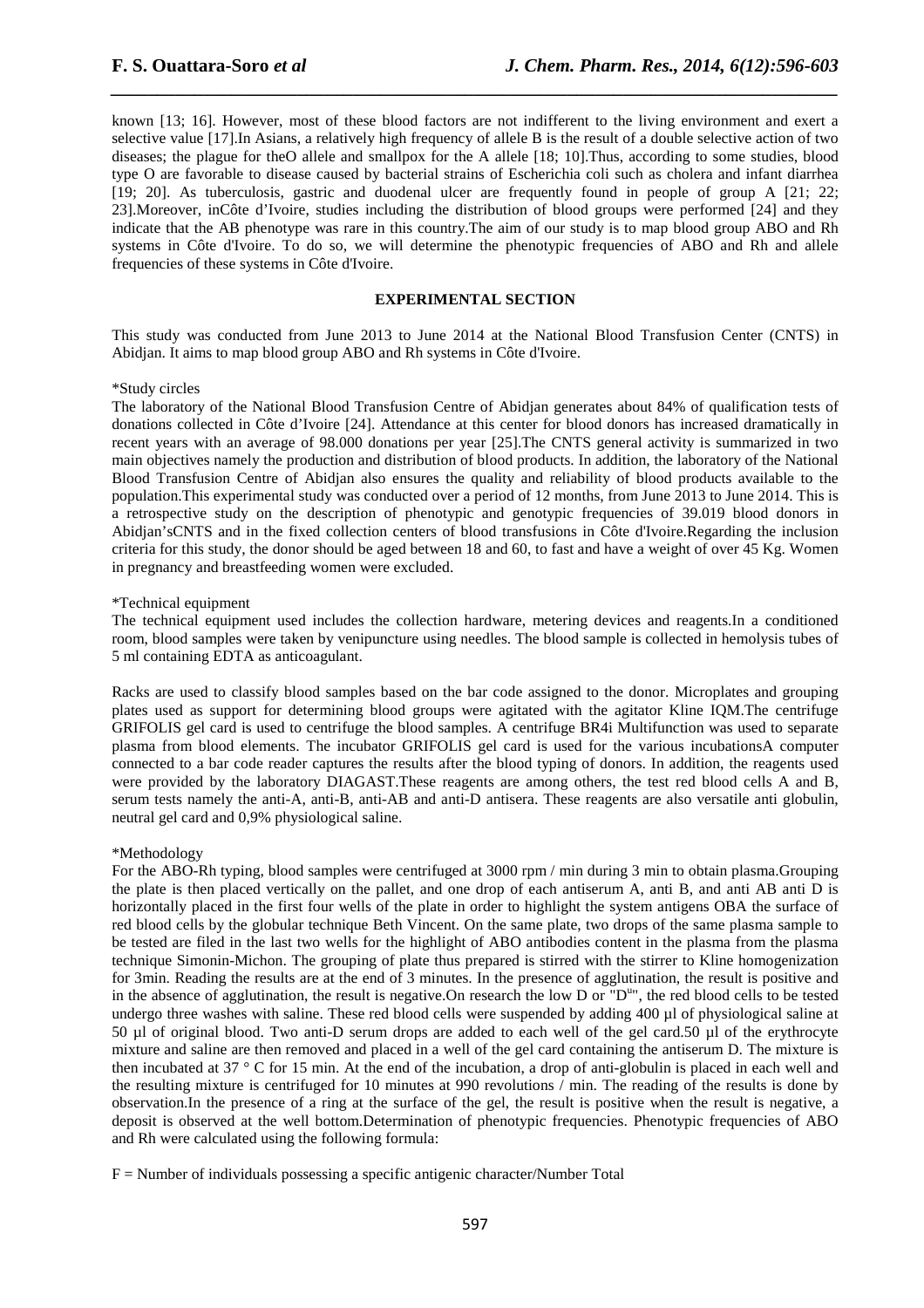\*Determination of allelic frequencies of the ABO system

Gene frequencies of alleles A, B and O have been calculated by estimating the efficient calculation method of Bernstein and Steven.

*\_\_\_\_\_\_\_\_\_\_\_\_\_\_\_\_\_\_\_\_\_\_\_\_\_\_\_\_\_\_\_\_\_\_\_\_\_\_\_\_\_\_\_\_\_\_\_\_\_\_\_\_\_\_\_\_\_\_\_\_\_\_\_\_\_\_\_\_\_\_\_\_\_\_\_\_\_\_*

• Step 1: preliminary estimate calculation  $P'= 1-\sqrt{O+B}$  $q' = 1 - \sqrt{0 + A}$  $\mathbf{r}^{\prime}=\sqrt{\mathbf{0}}$ 

With O, A and B respectively designate the frequencies of phenotypes O, A and B.

• Step 2: Calculate the constant D **D=1**−( **p'+ q' + r').** 

• Step 3: Frequency Adjustment. The adjusted frequencies are obtained by the following formulas

 $p = p' (1 + \frac{p}{2})$ **q** = **q**' (1 +  $\frac{2}{2}$ )  $\mathbf{r} = (\mathbf{r'} + \frac{D}{2})(1 + \frac{D}{2})$ 

\*Determination of allelic frequencies of Rh system.

Gene allele frequencies RhD and Rhd were calculated by the method of Landsteiner Wiener and [26].

$$
\mathbf{d} = \sqrt{Rh}
$$

$$
\mathbf{D} = \mathbf{1} - \sqrt{Rh}
$$

with:

 $d =$  allele frequencies corresponding to the negative Rh;  $D =$  allele frequencies corresponding to the positive Rh; Rh = Phenotypic frequencies corresponding to the negative Rh

\*Statistical analysis of the data

The data statistical analysis was carried out with the XLSTAT software with the use of different tests namely the ztest for comparison of two proportions, the k of test comparison of proportions and the independence of Chi2 test at the significance threshold 5%.

#### **RESULTS**

The comparison of phenotypic frequencies diagram A, B, AB and O Figure 1 shows a frequency of 50,97% of the phenotype O. This phenotype is dominant in all districts. It is followed by the B phenotype at a frequency of 23,18%, then the phenotype A to 21,73%, and finally the phenotype AB to 4,12%.Also the frequencies of phenotypes A and B are substantially equal in almost all districts except in the districts of the savannah and Bandaman Valley. All phenotypic frequencies are much higher than those phenotypes Group AB (Fig. 1).Statistical analysis of variance revealed significant differences between the phenotypic frequencies A, B, AB and O ( $\chi^2$ cal = 38,14; DDL = 3, p <0,0001). Moreover, the two-proportionz test indicates that there is no significant difference between the frequencies of phenotypic groups A and Bexcept in the districts of the savannah with  $p = 0.001$  and the Bandaman Valley where p <0,0001.The study of the phenotype A répartion in Côte d'Ivoires hows that the highest frequencies are found in the districts of Woroba 29,41% and Bas-Sassandra to 24,25%. As against the lower frequencies are recorded in the two districts of Zanzan to 20,31% and Yamoussoukro to 20,31%(Fig. 1).Statistical tests showed this phenotype for significant differences between some districts namely districts Woroba and lagoons with (p = 0,01 <0,05), and the Woroba Yamoussoukro where (p = 0,004 <0,05), Bas Sassandra and Valley Bandaman with (p = 0,009 <0,05) finally Bas Sassandra and Abidjan (p = 0,049 <0,05). The analysis of the distribution of blood groups B phenotypes indicates significant differences in phenotypic frequencies between several districts. The highest phenotypic frequencies are recorded in the districts of North, West and Central districts namely Denguelé to 27,33%; the Woroba to 28,88% and 30,44% in the Savannah(Fig. 1).As against the lower phenotypic frequencies are recorded in the districts Lagoons to 20,7%; Abidjan to 22,01%, with 19,57% of the Comoé and Zanzan to 21,44%(Fig. 1). The statistical analysis for this phenotype shows that there are significant differences between some districts with (p  $\langle 0,001 \rangle$ ). Thus, between the districts of Savannah and lagoons, it was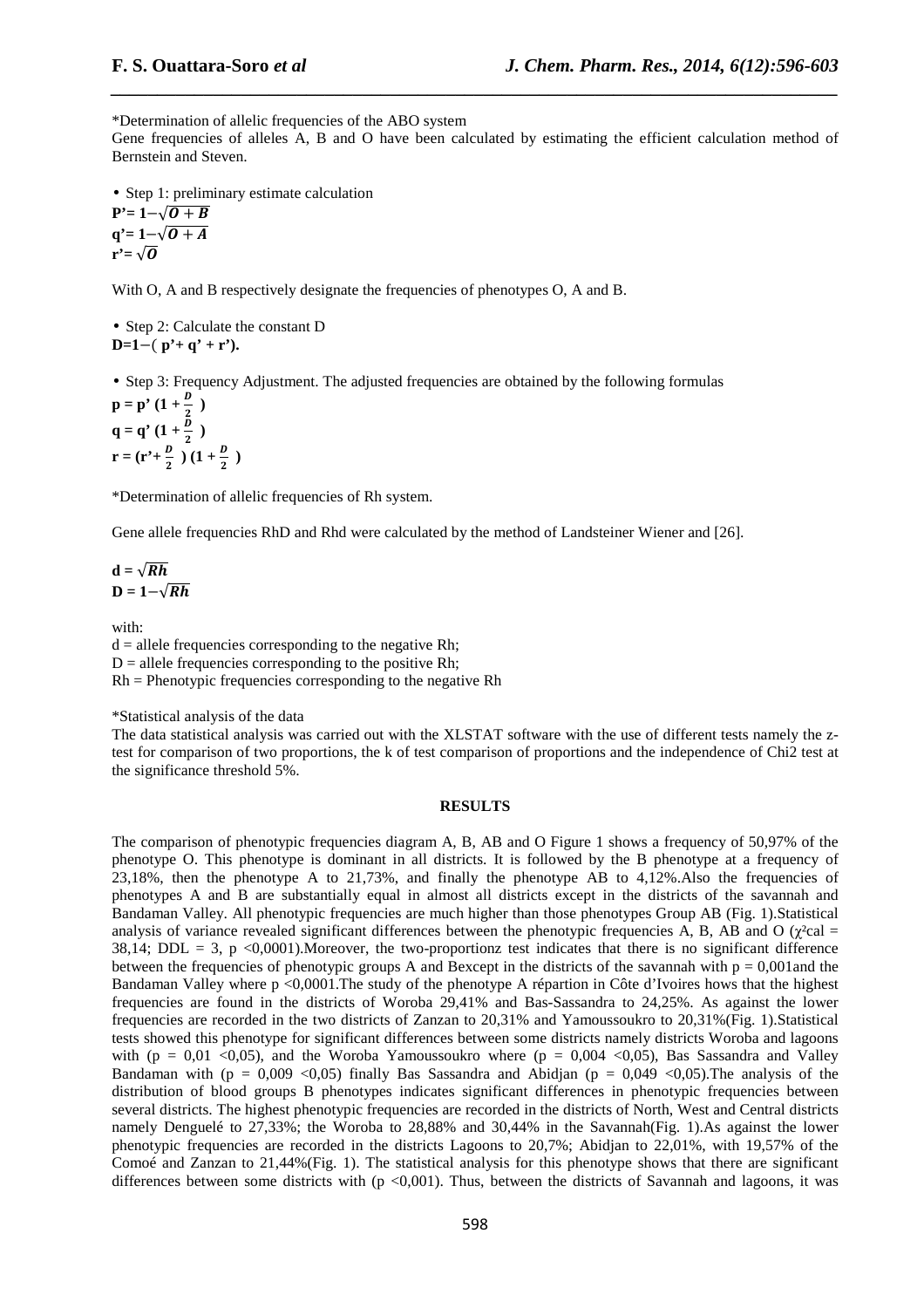noted (p = 0,001 <0,05), Yamoussoukro and Abidjan one difference of (p = 0,039 <0,05) finally Zanzan and Woroba ( $p = 0.026$  <0.05). Regarding the frequency of the phenotype AB, the study indicates a high frequency to 7,45% in Denguélé district. Furthermore, the phenotype frequencies of the lowest group were observed in the districts of Woroba to 2,14%; Mountains of 3,03% and 3,9% of Abidjan(Fig. 1).The statistical results of the phenotype AB therefore presents significant differences between the Denguélé district and that of Woroba with ( $p =$ 0,018 <0,05). Also for this phenotype, a difference was noted between the district of Abidjan and the Denguélé where ( $p = 0.021$  <0.05). The study of the distribution of O phenotypes indicates differences between several districts in phenotypic frequencies. These frequencies are higher in the southern districts namely District Lagoons at 53,35; in Abidjan to 52,4% and 54,24% in Comoé. For this group, the lowest phenotypic frequencies were observed in the districts of North and West among other District Savannah to 43,71% and the Woroba to 39,57%(Fig. 1).Statistical tests for the O phenotype show that there are significant differences between some districts. These differences are between the Denguélé district and those of Lagoons with ( $p = 0.01$  <0.05) and between the districts of Zanzan and Mountains where ( $p = 0.006 \le 0.05$ ).

*\_\_\_\_\_\_\_\_\_\_\_\_\_\_\_\_\_\_\_\_\_\_\_\_\_\_\_\_\_\_\_\_\_\_\_\_\_\_\_\_\_\_\_\_\_\_\_\_\_\_\_\_\_\_\_\_\_\_\_\_\_\_\_\_\_\_\_\_\_\_\_\_\_\_\_\_\_\_*



**Fig. 1: Comparison of phenotypic frequencies diagram A, B, AB and O** 

The comparison of phenotypic frequencies diagram Rh (D) and Rh (d) of Figure 2 shows a significant gap between the phenotype Rh (D) positive or Rh at an average frequency of 92,95% and Rh phenotype (d) or Rh negative to the average frequency of 7,05%. The highest frequency of these phenotypes is found in the district of the mountains and the lowest in that of Abidjan. For this phenotype, statistical tests showed significant differences (p <0.001) between the district of the Mountains and those of Abidjan.

The comparison of allelic frequency diagram AB and O in Figure 3 indicates a predominance of the O allele with a frequency of 0,72%. Regarding the alleles A and B with respective frequencies for 0,15% and 0,14%, they are almost identical in most districts except in Denguélé, Savannah and Bandama Valley districts.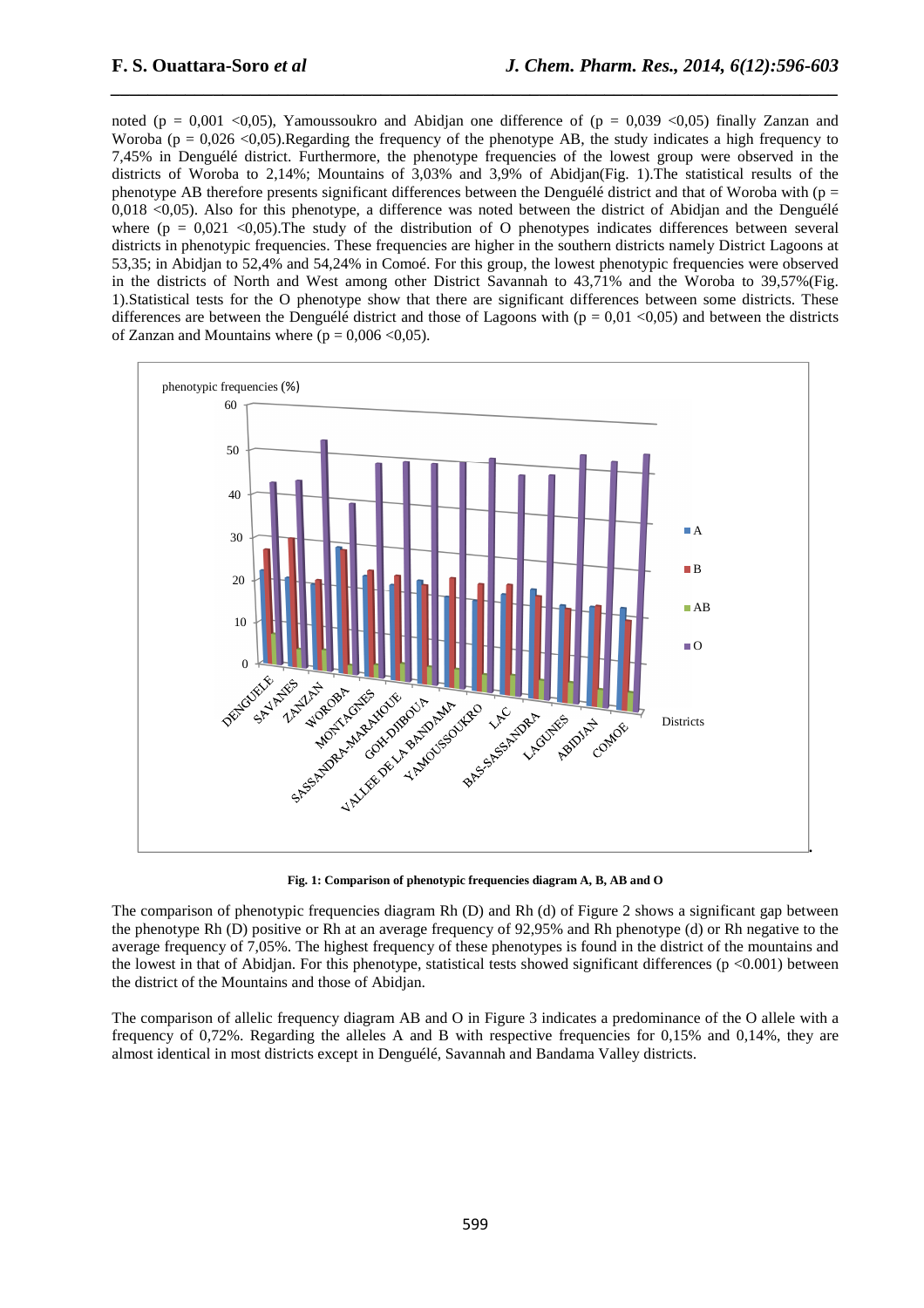

**Fig. 2: Comparison of phenotypic frequencies diagram Rh (D), and Rh (d)** 



**Fig. 3: Comparison of allelic frequencies diagram AB and O**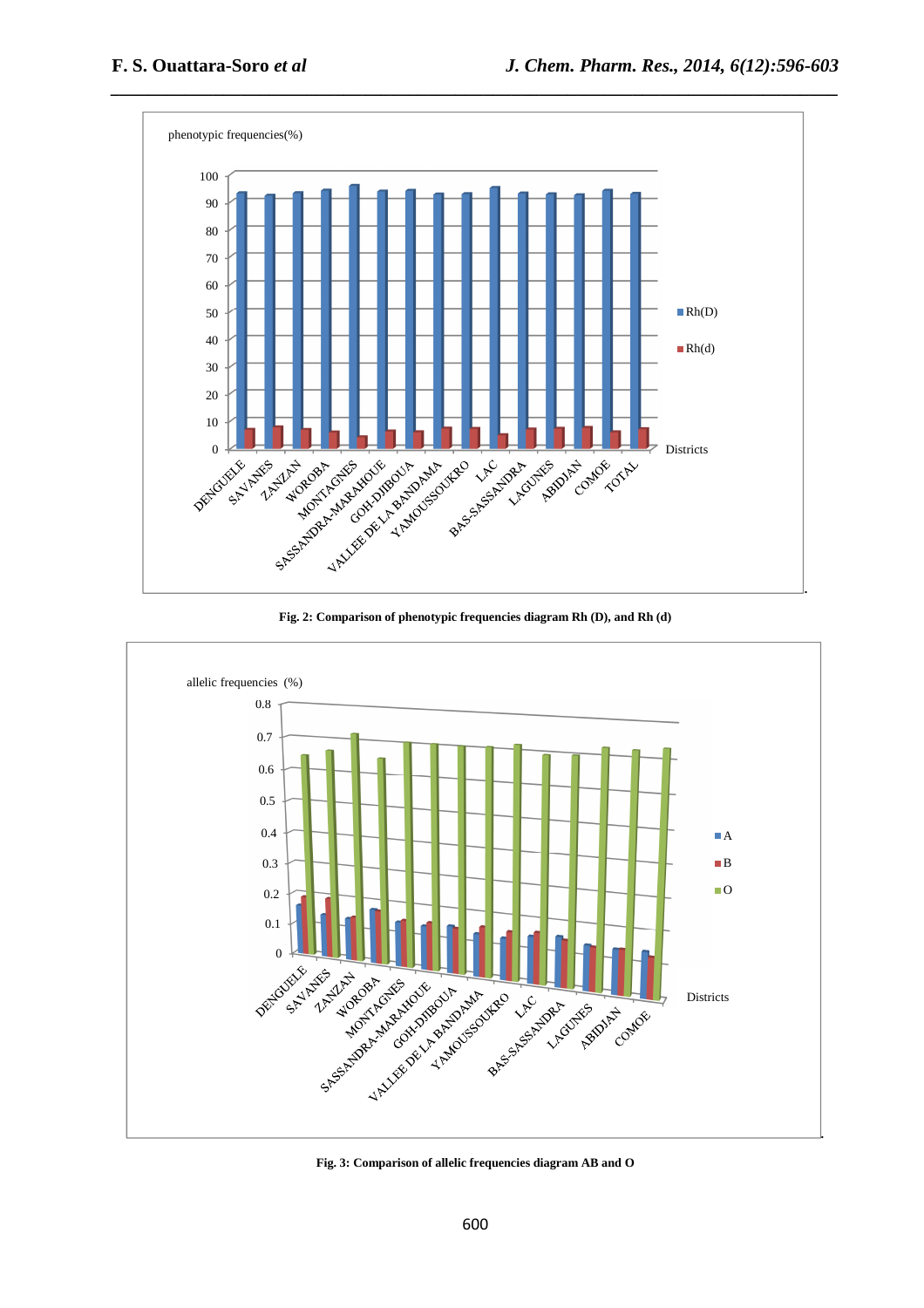

*\_\_\_\_\_\_\_\_\_\_\_\_\_\_\_\_\_\_\_\_\_\_\_\_\_\_\_\_\_\_\_\_\_\_\_\_\_\_\_\_\_\_\_\_\_\_\_\_\_\_\_\_\_\_\_\_\_\_\_\_\_\_\_\_\_\_\_\_\_\_\_\_\_\_\_\_\_\_*



**Figure 4: Comparison of the frequency diagram allelic Rh (D), and Rh (d)** 

#### **DISCUSSION**

The study of phenotypic frequencies of blood groups in the ABO system shows a predominance of group O in the Ivorian population with 50,97% followed group B, A and AB which have respective phenotypic frequencies of 23,18%; 21,73% and 4,12%.These results corroborate those of SOMBO [27] and those of Dulat [28] obtained at the Ivorian population. Also some of the results in black Africa [29; 30; 31] and America [32] show similar phenotypic frequency distribution.Furthermore, studies conducted in North Africa in Morocco [33; 34] indicate phenotypic frequencies in Group A higher more than 30% compared to those obtained in the Ivory Coast which is 23%. In the Caucasian population, the phenotype A is predominant with 43% of the ABO system [26].Our results indicate an increasing gradient distribution of the frequency of the B antigen from south to north and from east to west. As for that of the O antigen, it decreases from south to north and from east to west.The frequency of the AB phenotype is higher in the Denguélé district. These results are similar to those of Dulat and Trolet in 1989 [28] but differ from those of Dembele and collaborators in 2009 [24] which have conducted their study in only five cities in Côte d'Ivoire.This difference could be explained by the number of city that was limited to 5. In terms of allele frequencies, the O allele is most encountered in the Ivorian population at a frequency of 71,38%. Alleles A and B allele frequencies have some similar.The gradient distribution of allele B increases from south to north and from east to west, while that of the O allele decreases in the same direction. The change in allele frequencies of a one district to another could be explained by the migration of populations [4].In addition to it there's migration phenomena mutation and natural selection that could explain the genetic variation between populations [6; 35].The result of allele frequencies of this study is similar to the results of some work reported in other sub-Saharan African populations [30; 36; 37; 34] and in the black population of America [34; 38].In thepopulations of North Africa and the Caucasian populations of Europe and America, although the O genotype is predominant, the frequency of genotype A is higher than 20% that of genotype B [34; 38; 39; 40].Côte d'Ivoire frequencies are similar to these around 15%. The positive rhesus D phenotype is dominant in the Ivorian population with a frequency of 92,95%.These results are similar to those of Sombo [27] as well as those of Dulat and Tolet [28; 41] who reported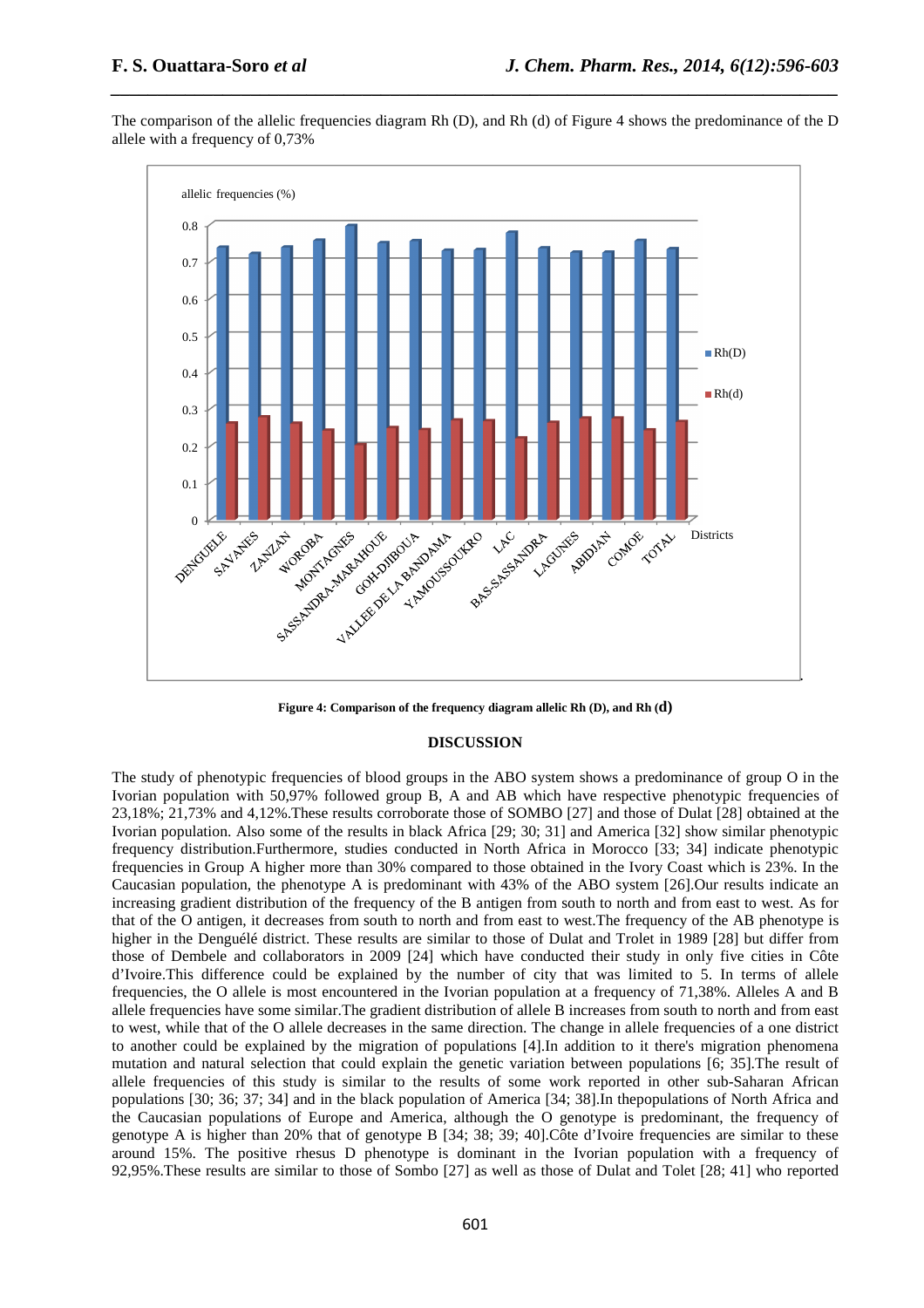frequencies of 94% of Rhesus D positive in the Ivorian population.This result also supports the work of Loua and Mwanji conducted in some black African countries [30; 31]. The frequency of the D allele in the Ivorian population to 73,45% is similar to that reported in Morocco 70% Sbiti and colleagues in 2002 [26].Furthermore, the results reported by Falusi and collaborators in 2000 in a population of Nigerian blood donors have indicated a frequency to 81,50% of the D allele [42; 43]. These results confirm a large distribution of Rhesus positive phenotype in black African populations.

*\_\_\_\_\_\_\_\_\_\_\_\_\_\_\_\_\_\_\_\_\_\_\_\_\_\_\_\_\_\_\_\_\_\_\_\_\_\_\_\_\_\_\_\_\_\_\_\_\_\_\_\_\_\_\_\_\_\_\_\_\_\_\_\_\_\_\_\_\_\_\_\_\_\_\_\_\_\_*

### **CONCLUSION**

The study of the distribution of phenotypic frequencies A, B, AB and O revealed a frequency of 50,97% of the phenotype O. This phenotype is dominant in all districts in Côte d'Ivoire. It is followed by the B phenotype at a frequency of 23,18%, then the phenotype A to 21,73%, and finally the phenotype AB to 4,12%. Also the frequencies of phenotypes A and B are substantially equal in almost all districts except in the districts of the savannah and Bandaman Valley. All phenotypic frequencies are much higher than those of phenotypes Group AB.Statistical analysis of variance revealed significant differences between the phenotype A, B, AB and O ( $\gamma^2$ cal = 38,143; DDL = 3, p<0,0001).Moreover, the two-proportion z test indicates that there is no significant difference between the frequencies of phenotypic groups A and B except in the district of Savannah with  $p = 0.001$  and that of the Bandaman Valley where p <0,0001.Thus, these results indicate that the genotypic polymorphism ABO and RH (D) in the Ivorian population is similar to that of the black populations of Africa and America. Also, this study allows us to establish a distribution gradient of blood groups ABO and Rh by district. This is to raise awareness of the Ivorian people donated blood.

#### **REFERENCES**

- [1] PCassus,*Une histoire de la transfusionMédecine* **; (2009)**, **5** (2), 87-90
- [2] J Lefrere, PBerche,*Transfusion, clinique et biologique* ;**(2009),**17 (1): 18-35
- [3] K Landsteiner, P Levine,*Proc.Soc.Exp.Biol*; **(1927),** 24:941-952.
- [4] A Fernandez Santander, M Kandil, F Luna, E Esteban, F Gimenez, D Zaoui and
- P Moral;*American Journalof biology*;**(1999),**11: 745-752.
- [5] C Salomon, JP Carton, P Rouger,*Paris : Editions Masson* ;**(1991),** 537p
- [6] M Goudman, C Salmon,*Paris: Flammarion Médecine-Sciences*; **(1980),** 573 p.
- [7] J Chiaroni, V Ferrera, I Dettori, F Roubinet,*EMC-Hématologie*, **(2005),** 2 : 53-112.
- [8] M Lewis, DJ Anstee, GWG Bird, E Brodheim, JP Cartron, M Contreras, MC Crookston, W Dahr, G Daniels,

CP Engelfriet, *Vox Sang.;***(1990),**58(2):152-169.

[9] G Daniels,*Blackwell Science;***(2002),** 2 ed. Oxford

- [10] JR Storry, ML Olsson,*Immunohematology;***(2009),**25(2):48-59.
- [11] J Reviron et M Reviron,*Encyclo. Med. Chir. (Paris, France)* ; **(1984),**11 : p8.

[12] ML Olsson,*Lund University*;**(1997),** 7-42.

- [13] NM Irshaid,Lund University;**(2001),** 8-20.
- [14] J Ruffie, JC Sournia,Ed. Fayard, *coll. Le temps des sciences*, **(1996),** p211
- [15] F Vogel and A Motulski,*Springer Verlag. Berlin*; **(1982),**p345
- [16] JP Cartron,*49ème journées de Biologie clinique* ;**(2006)**, p25
- [17] J Ruffie,*Novelle encyclopaedia Universalis. 4ème Ed. V.***(1998)**,11
- [18] F Yamamoto,*Immuno hematology*; **(2004),** 20 (1):13-22.
- [19] A Najman, E Verdy, G Paton, P Isnard,*Précis des maladies du sang.***(1994),**T1 et T2. Ellipes.
- [20] A Sanchez-mazas,*Cours de biologie humaine. Ver*. **(2006),**07-11-2006.
- [21] F Yamamoto, H Claussen, T White, J Marken, SI Hakamori,*Nature,***(1990),** 345: 229-233.
- [22] F Yamamoto, PS Neill, SI Hakamori,*Biochem.Biophys. Res. Commun.*, **(1992),**187: 366-374.
- [23] F Yamamoto,*Vox Sang.,***(1995),**69: 1 7-19
- [24] Centre National de Transfusion Sanguine (CNTS) Côte D'Ivoire,*Rapport d'activité* **(2008),** 2007 ; 91 p.
- [25] Anonyme *CNTS***(2011),** 35p.
- [26] M Sbiti, M Bahji, H Zahid, M Rafi, M Benkirane,*La gazette de la transfusion;* **(2002),** 175: 4-7
- [27] F Sombo Mambo, J Seka, R Cabannes,*Revue médicale de Côte d'Ivoire,* **(1987),**21 (83) :16-25.
- [28] C Dulat, JL Rey, C Trolet,*Med Afr Noire;***(1989),**36:885-890.
- [29] A Empana, A Jouvenceau,*Rev Fr Transfus Immunohematol;***(1982)**,25(1):19-23.
- [30] A Loua MR Lamah, NY Haba, M Camara,*Transfus. Clin et Biol.,***(2007)**,14 : 435-439
- [31] J Mwangi,*East Afr Med J*; **(1999),** 76 :615-628
- [32] G Garratty, SA Glynn, MC Entire,*Transfusion* ;**(2004),** 44 (5):703-706.
- [33] G Daniels, ME Reid, *Transfusion*; **(2010),** 50 (2):281-293.
- [34] N Said, F Ben Ahmed, A Doghri, E Ghazouani, S Layouni, N Gritli,*Transfus Clin Biol*; **(2003),**10:331-401.